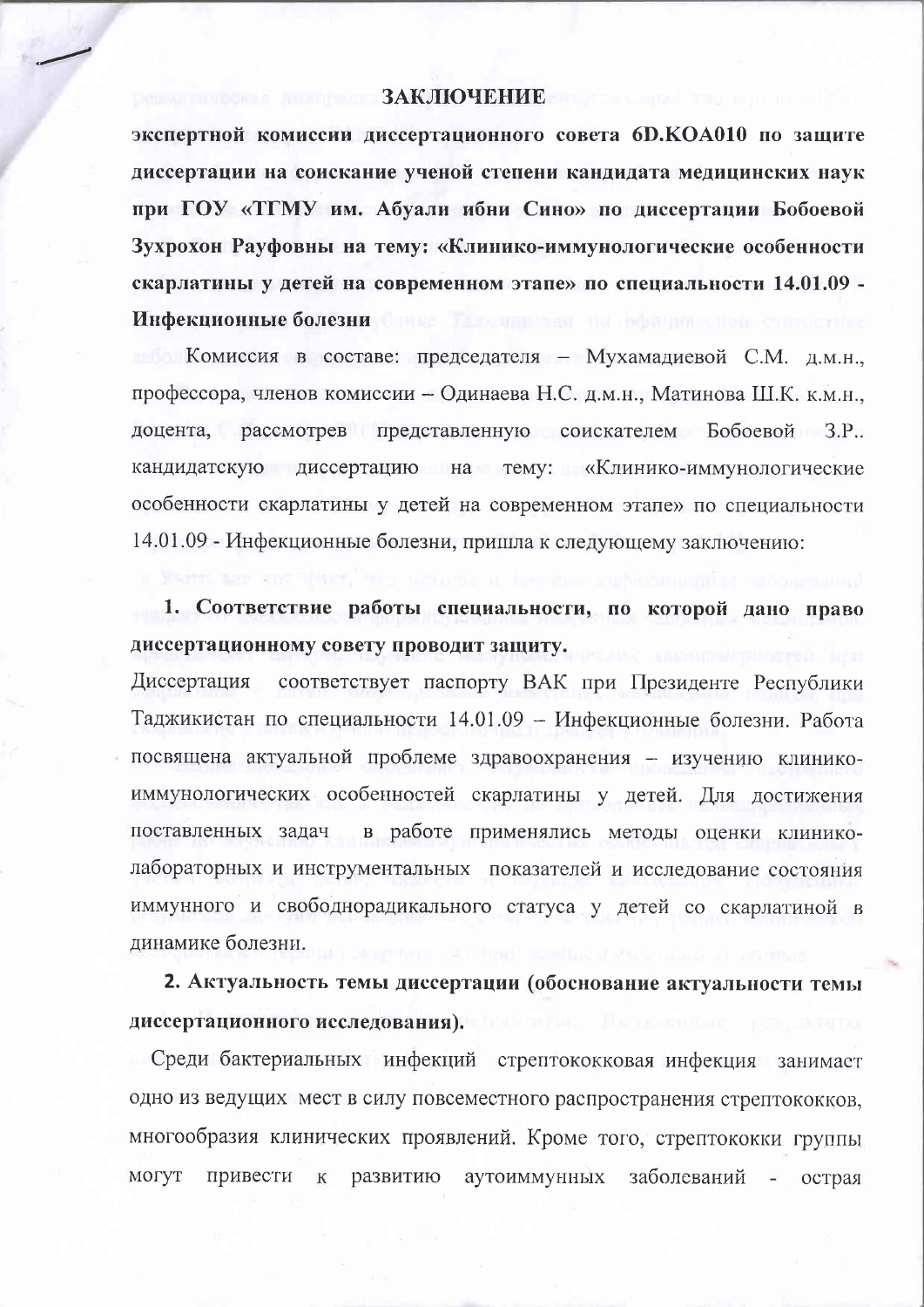ревматическая лихорадка, острый постстрептококковый гломерулонефрит, васкулиты, синдром PANDAS.

Одной из форм первичной стрептококковой инфекции является скарлатина, наиболее часто встречаемая у детей дошкольного возраста.

В Республике Таджикистан в структуре первичной стрептококковой инфекции доминирующее положение также занимает скарлатина. В последние годы в Республике Таджикистан по официальной статистике заболеваемость скарлатиной имеет тенденцию к увеличению.

В последние годы, по данным некоторых авторов [Каплина Т.А., Баннова С.Л., и др., 2015], отмечается тенденция к утяжелению клиники и увеличению частоты осложнений после перенесенного заболевания, нередко приводящих к летальному исходу, по другим исследованиям, скарлатина характеризуется нетяжёлым течением [Учайкин В.Ф., и др. 2013].

Учитывая тот факт, что исходы и течение инфекционных заболеваний зависят от адекватности формирующихся иммунных защитных механизмов, представляет интерес изучение иммунологических закономерностей при скарлатине у детей. Формирование иммунных механизмов защиты при скарлатине у детей изучено недостаточно и требует уточнения.

Вышеизложенное определяет актуальность проведения настоящего исследования, так как в Таджикистане не проводилось целенаправленных работ по изучению клинико-иммунологических особенностей скарлатины с учётом возраста детей, тяжести и периода заболевания. Полученные результаты диктуют необходимость совершенствования ранней клинической диагностики и терапии скарлатины с применением иммуномодуляторов.

 $3.15$ Полученные научные результаты. Выявленные результаты диссертационной работы всецело способствуют решению актуальных задач по исследованию.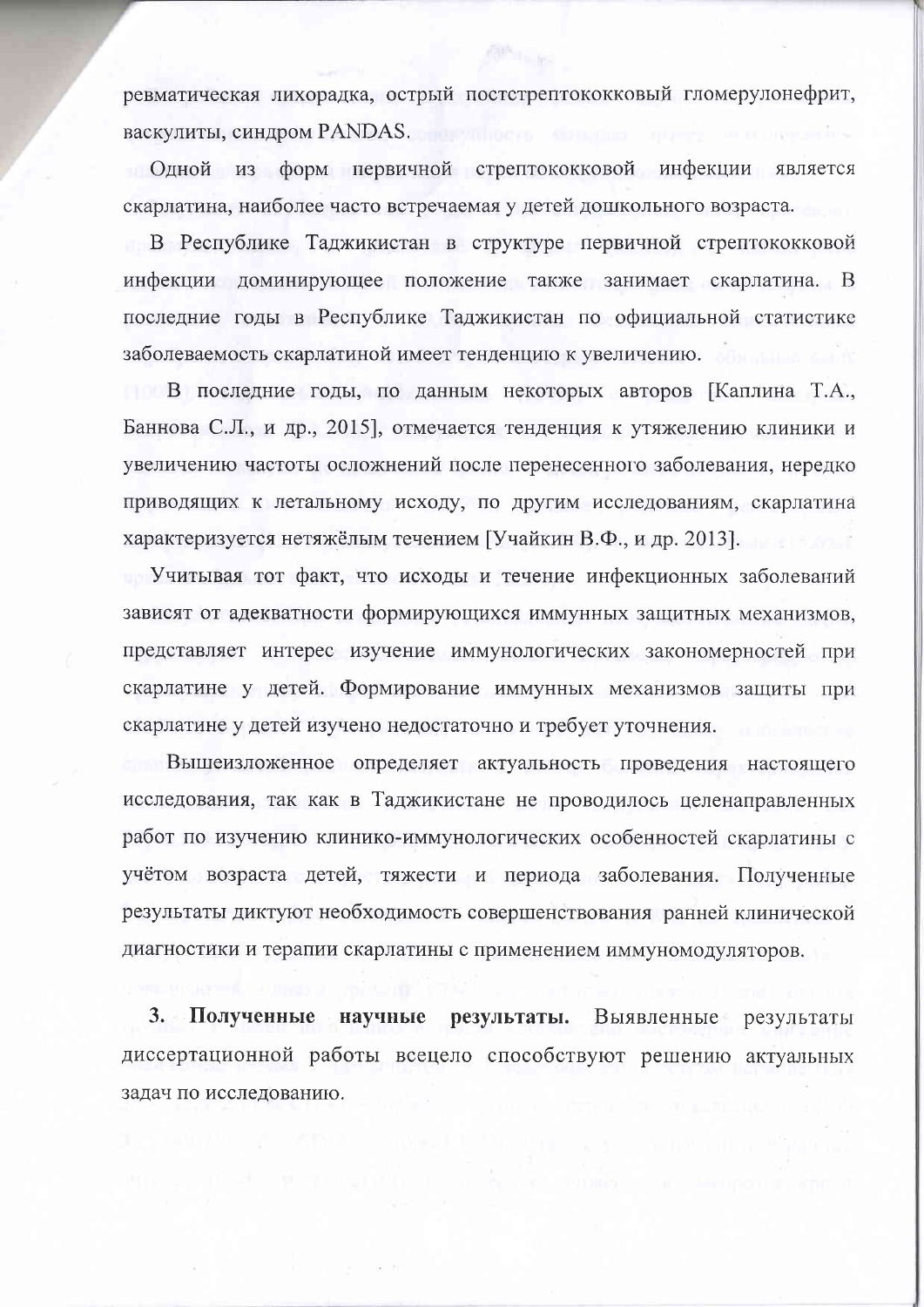В работе представлены следующие новые научно обоснованные теоретические результаты, совокупность которых имеет немаловажное значение для развития направления науки по инфекционным болезням.

Результат 1. Скарлатина у детей на современном этапе протекает, преимущественно, в среднетяжёлой форме (68,4%), с характерной клинической симптоматикой без перехода симпатикус фазы на вагус-фазы и развитием осложнений в 19,6% случаев. Основными клиническими маркёрами скарлатины у детей старшего возраста являлись обильная сыпь (100%), выраженная интоксикация (100%) с развитием синдрома нейротоксикоза (14,3%), нарушения со стороны сердечно-сосудистой системы и желудочно-кишечного тракта. У детей раннего возраста - не ярко выраженная интоксикация (37,5%), редкое развитие регионарного лимфаденита (12,5%), шелушение кожи (12,5%), малиновый язык (15,6%), яркая и обильная мелкоточечная сыпь (28,2%)

Результат 2. При скарлатине установленные иммунологические сдвиги коррелируют с тяжестью патологического процесса, характеризуются, преимущественно, депрессией клеточных механизмов защиты, а при тяжёлых формах - гуморального звена иммунитета. Иммунологические сдвиги у детей раннего возраста в разгар болезни характеризуются снижением показателей клеточного звена иммунитета за счёт CD 3+(40,56±1,58%), CD4+ (24,89±0,89%) и CD8+ (15,33±0,88%) лимфоцитов. У детей дошкольного возраста в разгар болезни снижается содержание зрелых Т-лимфоцитов (42,46±1,18%) и Т-хелперов (25,46±1,18%) по сравнению с контрольной группой, а в период реконвалесценции данные показатели повышаются, однако уровень CD4+ не достигает значений контрольной группы. У детей школьного возраста установлено достоверное снижение количества зрелых Т-лимфоцитов и Т-хелиеров, как в остром периоде (CD 3+ - 42,8 $\pm$ 2,17%; CD 4+ - 26,9 $\pm$ 1,06%), так и в период реконвалесценции (CD 3+ - 49,7±1,54%; CD 4+ - 30,8±1,12%), а также угнетение синтеза ранних антител (IgM  $0.89\pm0.21$ г/л), достоверное снижение в сыворотке крови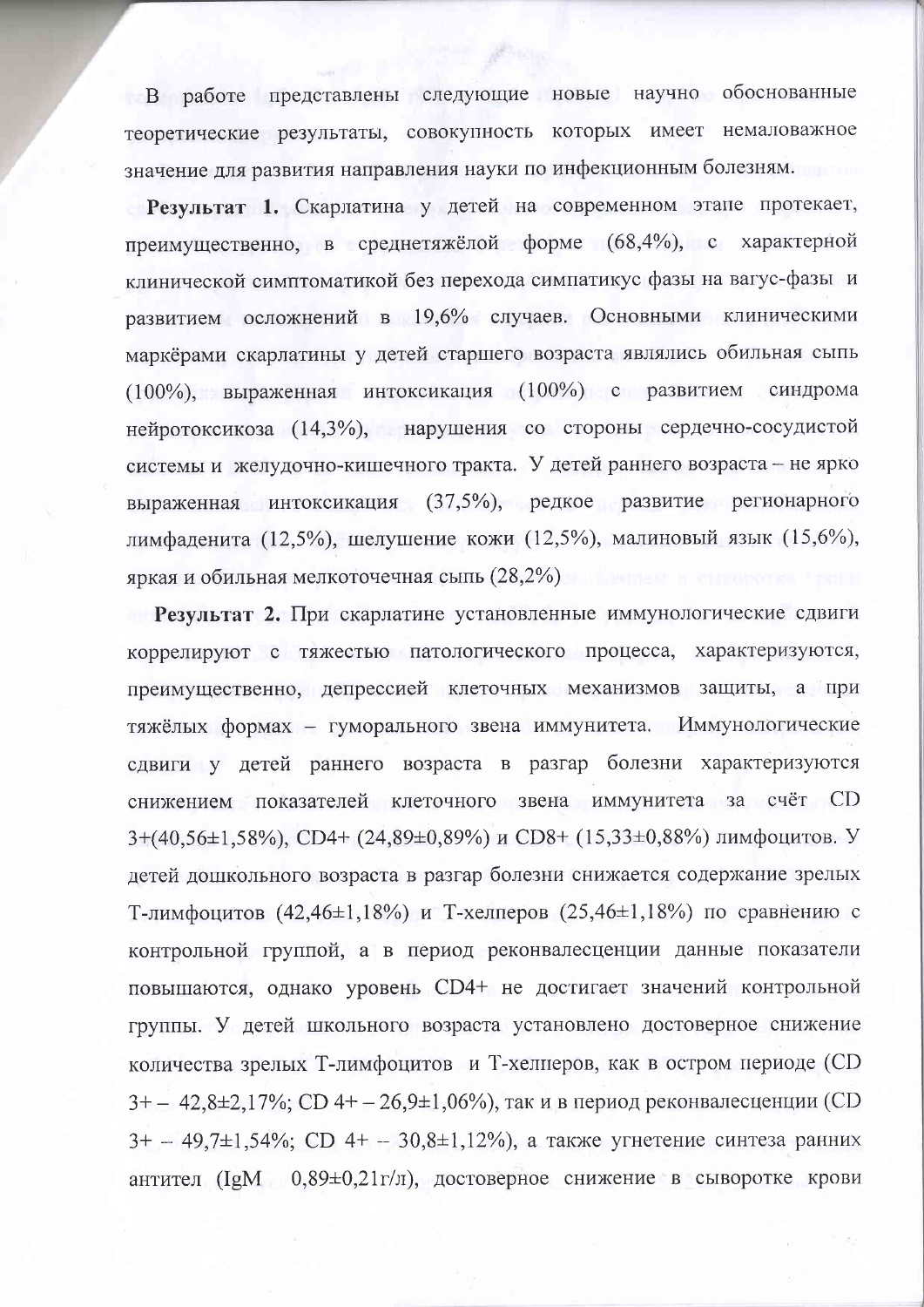содержания IgG (5,9±0,83 г/л) и IgA (0,91±0,1 г/л) по сравнению с контрольной группой.

прооксидантных компонентов Содержание  $3.$ **Результат** свободнорадикального окисления (малонового диальдегида) при скарлатине у детей коррелирует с тяжестью болезни, с значительным повышением уровня при тяжёлых формах болезни (3,41±0,36 мкмоль/л) и постепенным снижением исследуемого показателя в период реконвалесценции (2,37 $\pm$ 0,27 мкмоль/л), но не достигающего контрольных значений. У больных со среднетяжёлой формой скарлатины в остром периоде болезни отмечается снижение активности супероксиддисмутазы в 1,6 раза, а аскорбиновой кислоты в 2 раза по сравнению с контрольными значениями, с нормализацией исследуемых показателей в период реконвалесценции. коррелирует с тяжестью патологического Антиоксидантная система процесса и характеризуется значительным снижением в сыворотке крови активности супероксиддисмутазы (8,37±0,14 усл.ед.) и аскорбиновой кислоты (37,83±3,54 ммоль/л) при тяжёлой форме по сравнению с контрольной группой, а в период реконвалесценции - постепенное повышение уровня данных показателей, не достигающих контрольных величин.

Результат 4. Включение в терапию скарлатины иммуномодулятора ликопид, в отличие от базисной терапии, способствует более раннему купированию основных симптомов болезни (лихорадки на 1,96±0,21 день лечения, головной боли через 2,18±0,22 дней, слабости - 3,78±0,17 дней, болей в горле - 2,18 $\pm$ 0,11 дней, острого тонзиллита на 4,51 $\pm$ 0,18 день лечения), а также восстановлению состояния иммунного статуса (достоверное повышение количества зрелых Т-лимфоцитов (62,58±0,7%) и их субпопуляций - CD4+ (39,0±0,55 %), CD20+ (24,0±0,56%) в крови в период реконвалесценции) и процессов ПОЛ (раннее снижение содержания малонового диальдегида (1,88±0,13 мкмоль/л) и увеличение активности СОД  $(16,24\pm0.08)$  усл.ед.) и аскорбиновой кислоты  $(75,02\pm0.75)$ ммоль/л) в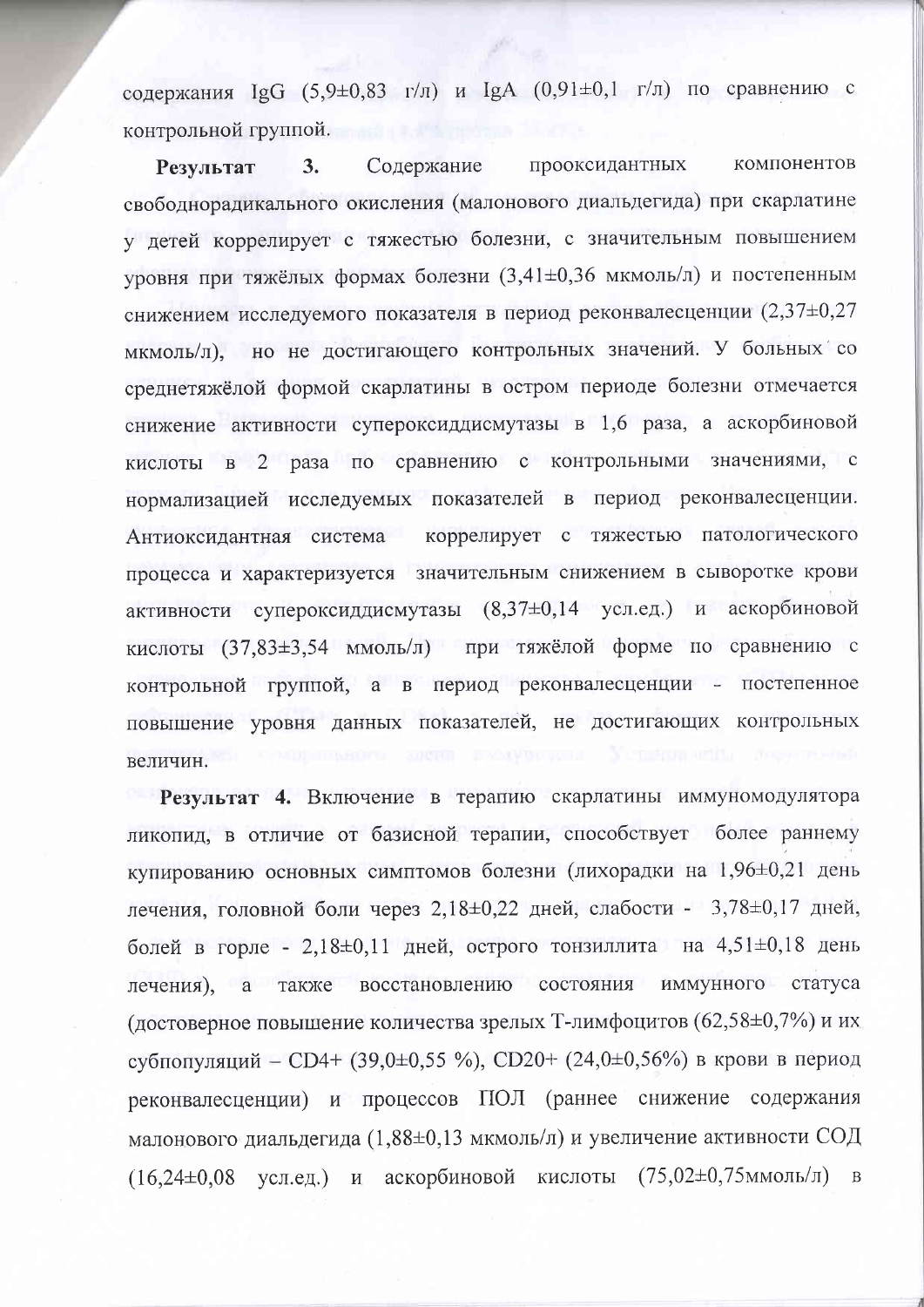сыворотке крови к периоду реконвалесценции) и предотвращению возникновения осложнений (4,4% против 24,2%).

4. Степень обоснованности и достоверности каждого результата заключения соискателя, выводов  $\mathbf{M}$ положения), (научного сформулированных в диссертации.

Ценность и новизна научных результатов автора обусловлена тем, что впервые в условиях Республики Таджикистан установлены особенности клиники и течения современной скарлатины в различных возрастных группах. Выявлена зависимость показателей клеточного и гуморального звеньев иммунитета при скарлатине у детей в зависимости от возраста, тяжести болезни и в динамике инфекционного процесса. Показано, что скарлатина характеризуется нарушением регуляторных связей между показателями клеточного и гуморального иммунитета с разной степенью выраженности и направленности в зависимости от тяжести болезни, возникновения осложнений. При среднетяжёлой и тяжёлой формах болезни установлено достоверно сниженное количество Т-лимфоцитов (CD3+) и их субпопуляций (CD4+ и CD8+), а при тяжёлых формах - угнетение показателей гуморального звена иммунитета. Установлены достаточно разнонаправленные изменения иммунного статуса у детей различных возрастных групп: в раннем возрасте - первичный иммунный ответ и в старших возрастных группах - депрессия клеточно-гуморальных механизмов защиты. Констатировано возрастание уровня малонового диальдегида (МДА) в сыворотке крови на фоне угнетения активности супероксиддисмутазы (СОД) и аскорбиновой кислоты, свидетельствующее о дисбалансе между Совершенствована прооксидантным и антиоксидантным системами. комплексная иммунохимиотерапия скарлатины у детей с применением иммуномодулятора ликопид.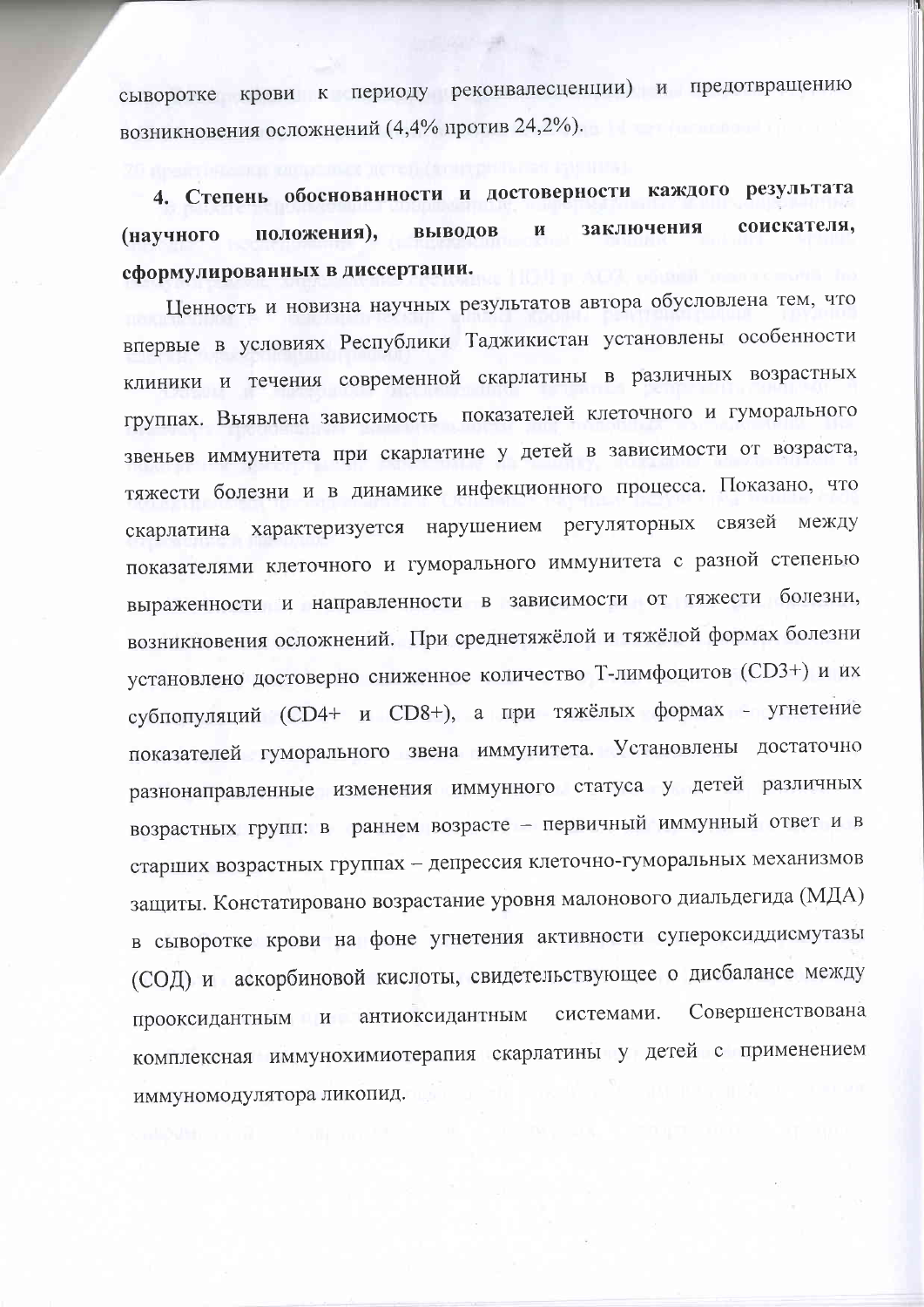Для проведения исследования правильно определены целевые группы: 158 больных детей скарлатиной в возрасте от 1 до 14 лет (основная группа) и 20 практически здоровых детей (контрольная группа).

В работе использованы современные, информативные и апробированные методы исследования (общеклинические: общий крови. анализ иммунограмма, определение состояние ПОЛ и АОЗ, общий анализ мочи, по показаниям - биохимический анализ крови, рентгенография грудной клетки, электрокардиография).

Объём и материалы исследований являются репрезентативными и отвечают требованиям доказательности для подобных исследований. Все положения диссертации, выносимые на защиту, доказаны адекватными и объективными исследованиями. Основные научные результаты нашли своё отражение в выводах.

5. Степень новизны каждого научного результата (положения), выводов и заключения соискателя, сформулированных в диссертации.

практические рекомендации **Bce** научные положения, выводы и диссертации четко отражают поставленные задачи, которые обоснованы и логически вытекают из результатов проведенных исследований.

Результаты исследований подтверждены статической обработкой и применением комплекса научных и объективных информативных методов исследования.

6. Оценка внутреннего единства и направленности полученных результатов на решение соответствующей актуальной проблемы, теоретической и прикладной задачи.

Работа имеет существенное научно-практическое значение, так как посвящена улучшению здоровья детей - особенностям клиники и течения современной скарлатины различных возрастных групнах,  $\, {\bf B}$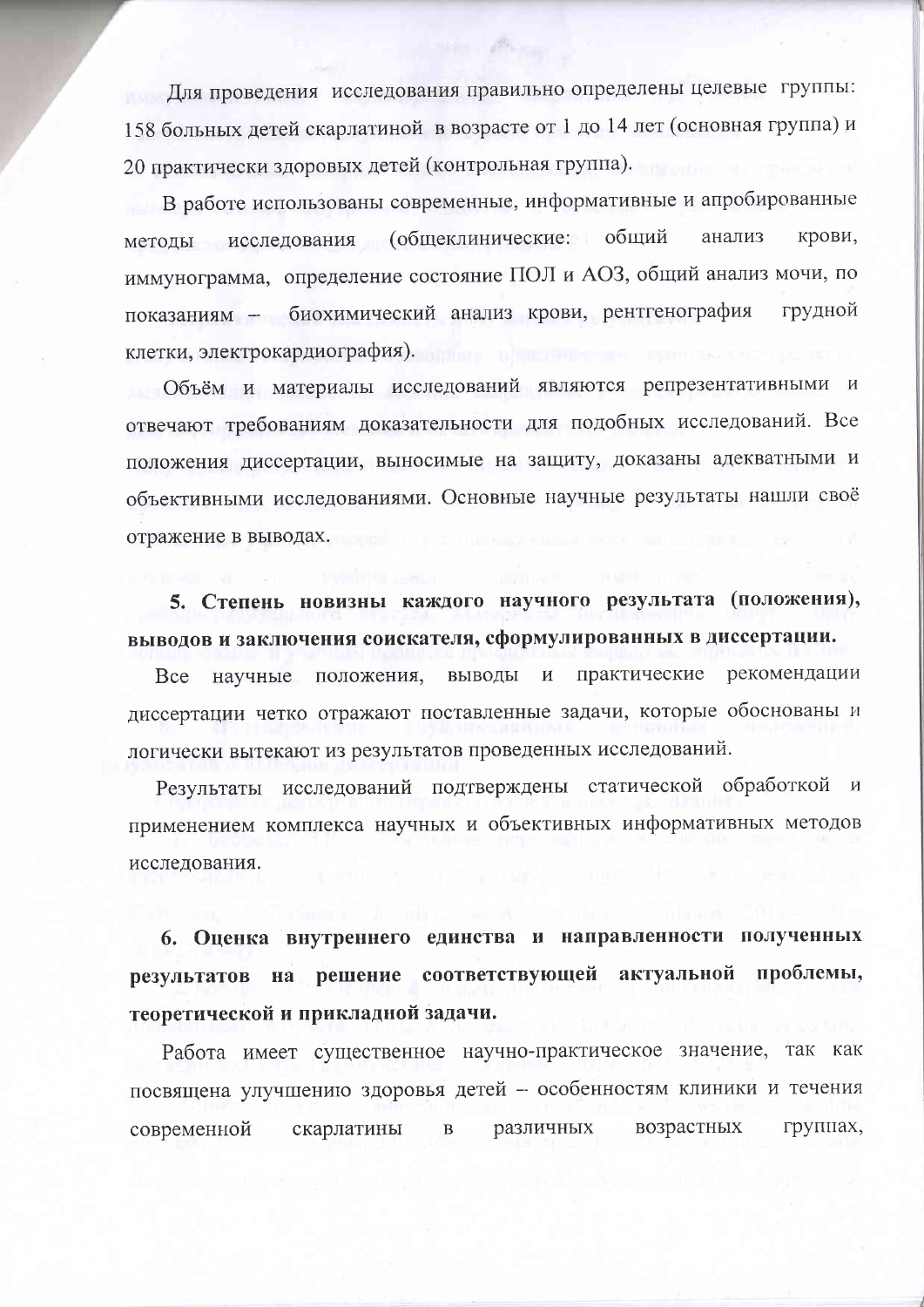иммунологической характеристике скарлатины у детей и совершенствованию иммунохимиотерапии при этом заболевании.

Поставленные автором задачи исследования, изложение материалов и выводов имеют внутреннее единство и отвечают требованиям ВАК, предъявляемым к кандидатским диссертациям РТ.

## 7. Практическая значимость полученных результатов.

Полученные результаты позволяют практическим врачам своевременно выявить клинические проявления скарлатины у детей разного возраста, лиагностировать заболевание и начать адекватную терапию. Полученные результаты позволяют оценить степень тяжести инфекционного процесса при скарлатине. Использование препарата ликопид в терапии скарлатины у детей способствует оптимизации восстановления показателей клеточного и гуморального звеньев иммунитета, а также свободнорадикального статуса. Материалы исследования могут быть использованы в учебном процессе профильных кафедр медицинских ВУЗов.

положений, 8. Подтверждение опубликованных основных результатов и выводов диссертации.

Содержание диссертации отражено в следующих публикациях:

1. Бобоева, З.Р. Состояние перекисного окисления липидов и антиоксидантной системы у детей со скарлатиной /Н.М. Ходжаева, А.М. Сабурова, З.Р. Бобоева // Ж. «Вестник Авиценны». - Душанбе. - 2019. - Т.21. -No<sub>1.</sub>- C. 43-47.

2. Бобоева, З.Р. Особенности иммунного статуса при скарлатине у детей дошкольного возраста /Н.М. Ходжаева, З.Р. Бобоева// Вестник академии медицинских наук Таджикистана. - Душанбе. - 2019. - №1. - С.77-82.

3. Бобоева, З.Р. Клинико-эпидемиологические особенности скарлатины у детей / Н.М. Ходжаева, З.Р. Бобоева//Материалы XIII научно-практической конференции молодых учёных и студентов с международным участием,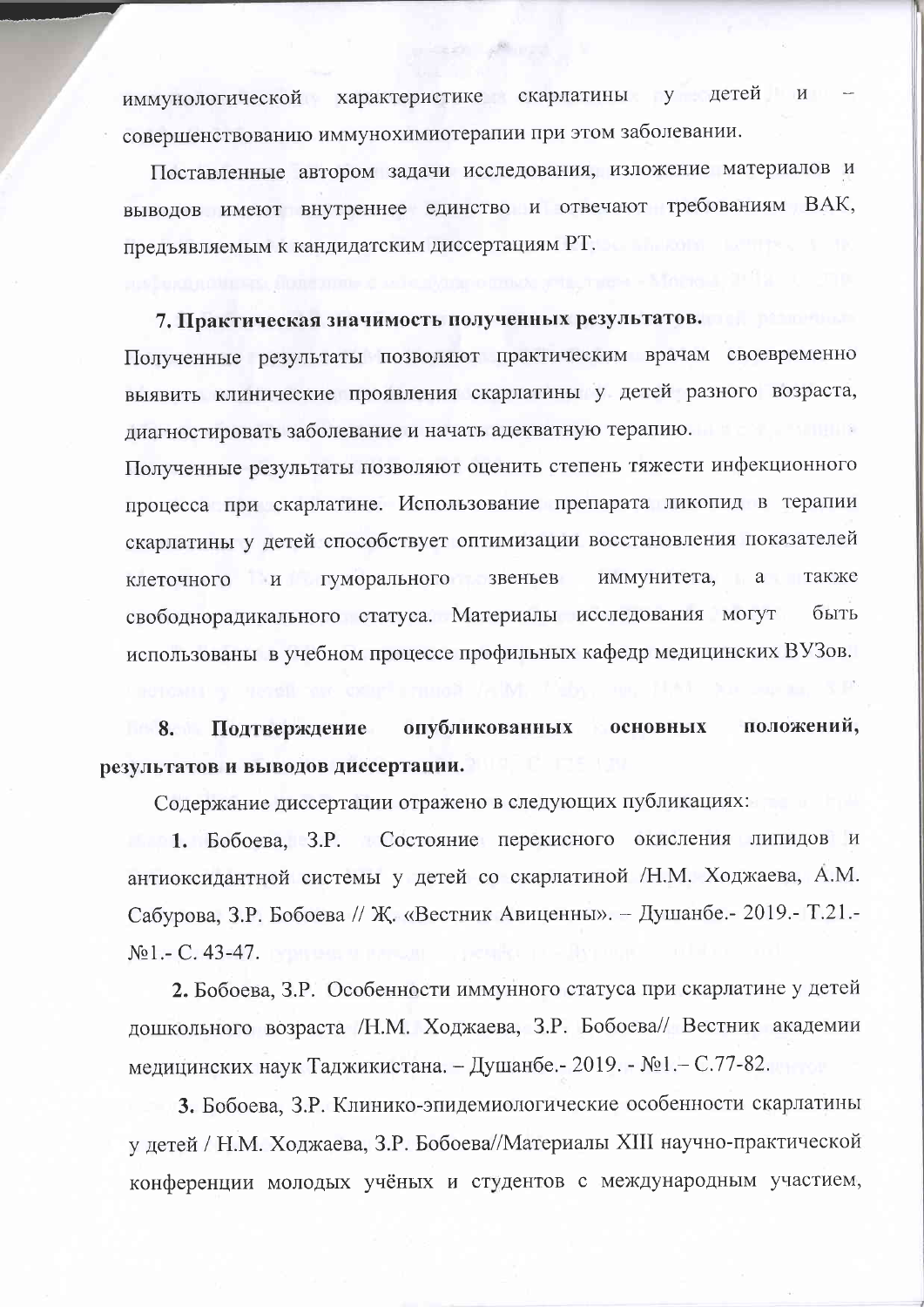посвящённой «Году развития туризма и народных ремёсел».- Душанбе, 2018.- C. 317. moreli and Montgomery 3.1. Lenopmel Micro

Verberte alle und

4. Бобоева, З.Р. Клиническая характеристика скарлатины у детей на современном этапе на примере Республики Таджикистан / Н.М. Ходжаева, З. Р. Бобоева// Материалы X Ежегодного Всероссийского конгресса по инфекционным болезням с международным участием. - Москва, 2018. - С. 239. 5. Бобоева, З.Р. Особенности течения скарлатины у детей различных возрастных групп / Н.М. Ходжаева, З.Р. Бобоева, М.С. Курбонова // Материалы 66-ой годичной научно-практической конференции ТГМУ им. Абуали ибни Сино «Роль и место инновационных технологий в современной медицине». – Душанбе.-2018.-С.708-709.

6. Бобоева, З.Р. Особенности клеточного иммунного ответа у детей дошкольного возраста при скарлатине / Н.М. Ходжаева, З. Р. Бобоева// Материалы IX Конгресса педиатров стран СНГ Ребёнок и общество: проблемы здоровья, развития и питания. - Душанбе, 2019.- С. 237-238.

7. Бобоева, З.Р. Окислительный стресс и состояние антиоксидантной системы у детей со скарлатиной /А.М. Сабурова, Н.М. Ходжаева, З.Р. Бобоева // Материалы Республиканской конфренции "Достижения современной биохимии".-Душанбе, 2019. - С. 125-129.

8. Бобоева, З.Р. Показатели гуморального иммунного ответа при скарлатине у детей дошкольного возраста / Н.М. Ходжаева,  $3.P.$ Бобоева//Материалы XIV научно-практической конференции молодых учёных и студентов с международным участием, посвящённой «Годам развития села, туризма и народных ремёсел». - Душанбе, 2019. - С. 301.

9. Бобоева, З.Р. Роль оксидативного стресса и антиоксидантной защиты при скарлатине у детей / Н.М. Ходжаева, З.Р. Бобоева// Материалы XIV научно-практической конференции молодых учёных и студентов с международным участием, посвящённой «Годам развития села, туризма и народных ремёсел». - Душанбе, 2019. - С. 301.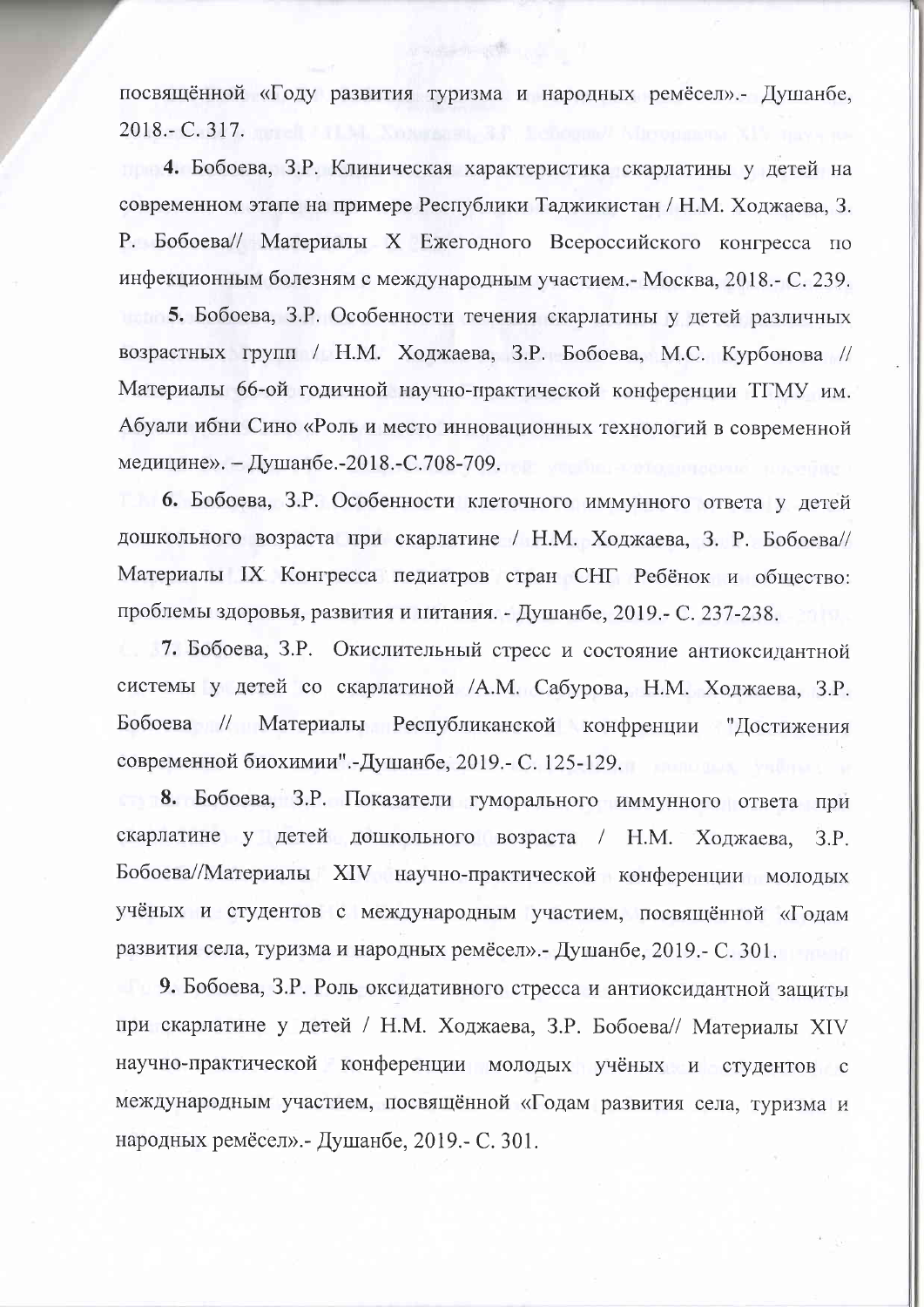10. Бобоева, З.Р. Заболеваемость и частота развития осложнений при скарлатине у детей / Н.М. Ходжаева, З.Р. Бобоева// Материалы XIV научнопрактической конференции молодых учёных и студентов с международным посвящённой «Годам развития села, туризма участием,  $\overline{M}$ народных ремёсел».- Душанбе, 2019.- С. 302.

11. Бобоева. 3.P. Клинико-иммунологическая эффективность использования ликопида в лечении скарлатины у детей / Н.М. Ходжаева, З.Р. Бобоева// Материалы XV научно-практической конференции молодых учёных и студентов, посвящённой «Годам развития села, туризма и народных ремёсел (2019-2020)». - Душанбе, 24 апреля 2020г. - С. 275-276.

Скарлатина у детей: учебно-методическое пособие / 12. Бобоева, З.Р. Г.М. Саидмурадова, З.Р. Бобоева. - Душанбе: Типография ТГМУ, 2018.-49 с.

13. Бобоева, З.Р. Особенности течения скарлатины у детей школьного возраста / Н.М. Ходжаева, З.Р. Бобоева // Материалы 67-ой годичной научнопрактической конференции ТГМУ им. Абуали ибни Сино - Душанбе.-2019.-C. 355-356.

14. Бобоева, З.Р. Динамика клеточно-гуморальных факторов защиты при скарлатине у детей раннего возраста / Н.М. Ходжаева, З.Р. Бобоева // Материалы XV научно-практической конференции молодых учёных и студентов, посвящённой «Годам развития села, туризма и народных ремёсел (2019-2020)». - Душанбе, 24 апреля 2020г. - С. 275.

15. Бобоева, З.Р. Особенности гуморального звена иммунитета при скарлатине у детей/ Н.М. Ходжаева, З.Р. Бобоева// Материалы XV научнопрактической конференции молодых учёных и студентов, посвящённой «Годам развития села, туризма и народных ремёсел (2019-2020)».- Душанбе, 24 апреля 2020г. - С. 276.

16. Boboeva, Z.R. Scarlatina at children:educational-methodical development/ G.M. Saidmuradova, Z.R. Boboeva - Dushanbe: Avicenna TSMU. 2019.-39p.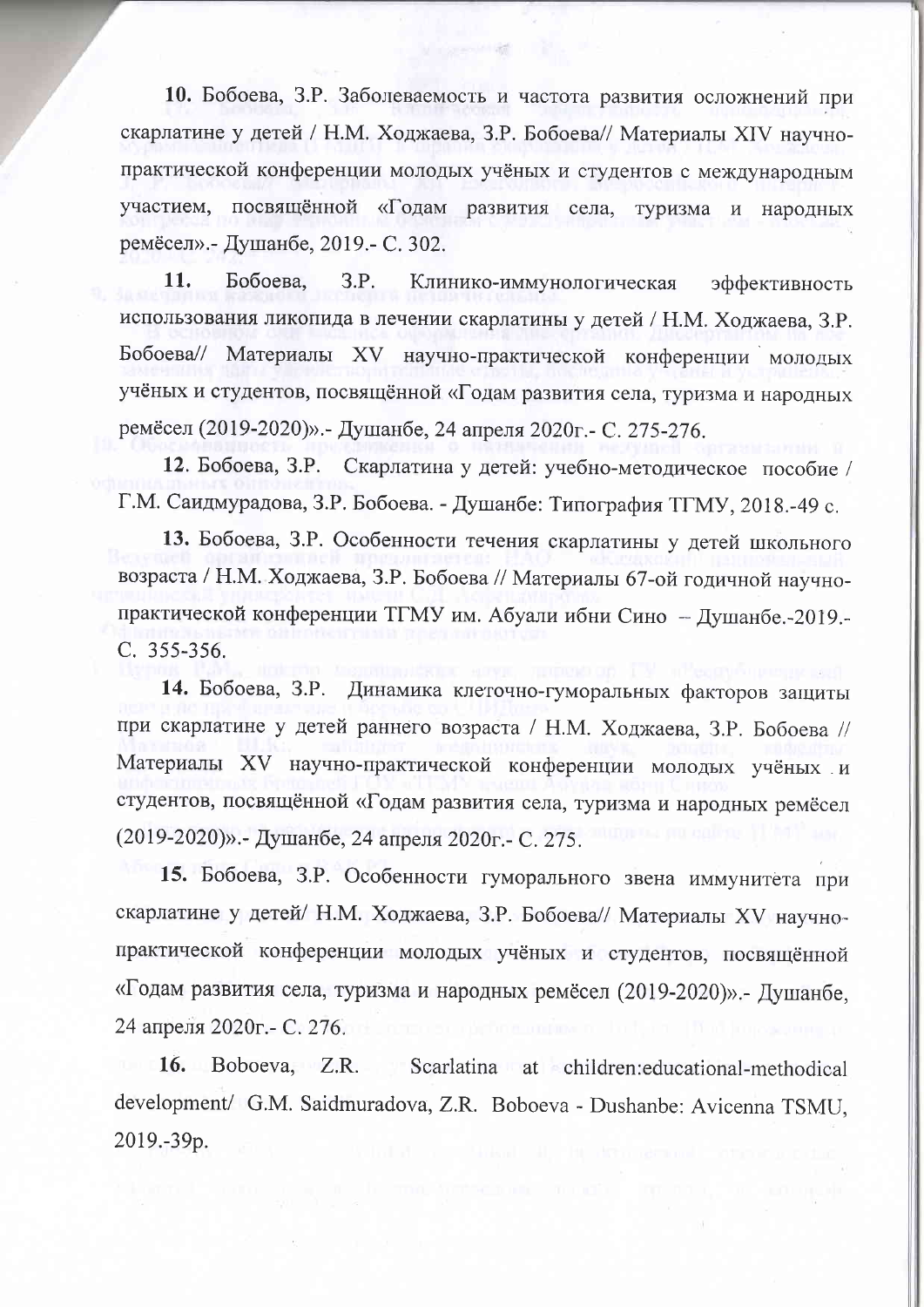17. Бобоева, 3.P. Клиническая эффективность использования мурамилдипептида (ГМДП) в терапии скарлатины у детей / Н.М. Ходжаева, 3. Р. Бобоева// Материалы XII Ежегодного Всероссийского интернетконгресса по инфекционным болезням с международным участием.- Москва, 2020.- C. 242.

## 9. Замечания каждого эксперта незначительны.

В основном они касались оформления диссертации. Диссертантом на все замечания даны удовлетворительные ответы, последние учтены и устранены.

10. Обоснованность предложения о назначении ведущей организации и официальных оппонентов.

Ведущей организацией предлагается: НАО «Казахский национальный медицинский университет имени С.Д. Асфендиярова»

Официальными оппонентами предлагаются:

- 1. Нуров Р.М., доктор медицинских наук, директор ГУ «Республиканский центр по профилактике и борьбе со СПИДом»
- 2. Матинов Ш.К., кафедры кандидат медицинских наук, доцент, инфекционных болезней ГОУ «ТГМУ имени Абуали ибни Сино»

Дать право на размещение автореферата и даты защиты на сайте ТГМУ им. Абуали ибни Сино и ВАК РТ.

Комиссия, рассмотрев представленные материалы, пришла к следующему заключению, что представленная диссертация Бобоевой Зухрохон Рауфовны на тему: «Клинико-иммунологические особенности скарлатины у детей на современном этапе»» соответствует требованиям п. 163, гл. 10 «Положения о диссертационных советах», утвержденного Постановлением Правительства РТ от 26.11.2016 г. № 505.

Работа обладает научной новизной и практической значимостью, является законченным научно-исследовательским трудом,  $\, {\bf B}$ которой